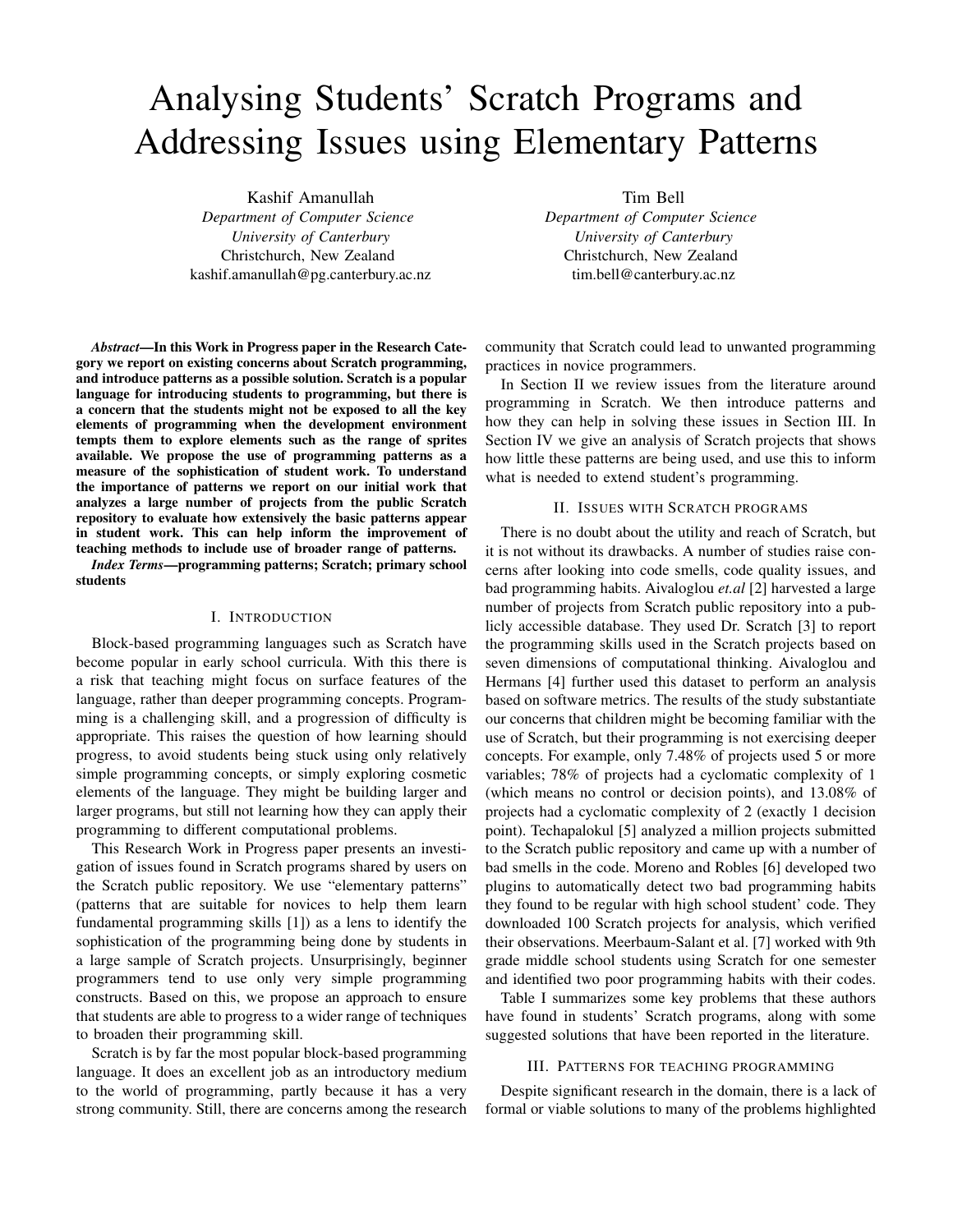TABLE I A SUMMARY OF ISSUES WITH SCRATCH PROGRAMMING

| Problem                     | Description                                                                                                                    | Suggested solutions                                                                                              |
|-----------------------------|--------------------------------------------------------------------------------------------------------------------------------|------------------------------------------------------------------------------------------------------------------|
| Bottom-up                   | This is when the program is constructed by using primitive ele-                                                                | Scratch should be used in the same way as other pro-                                                             |
| Programming                 | ments, which are combined to build up a more and more complex                                                                  | gramming languages to teach good programming habits                                                              |
|                             | program. Instead of approaching a problem on algorithmic and                                                                   | infused by solid teaching [7]                                                                                    |
|                             | design level, novices tend to drag all seemingly appropriate blocks                                                            |                                                                                                                  |
|                             | into the solution space and then start building the solution [7].                                                              |                                                                                                                  |
| Extremely<br>Fine-          | This is when a program is constructed starting from a high level                                                               | The teaching methodology and textbooks could play a                                                              |
| Grained Programming         | description and broken down to the primitives of the programming                                                               | vital role in encouraging the use of complex program-                                                            |
|                             | language. Novices also take the top-down approach to the extreme                                                               | ming constructs as opposed to Extremely Fine-Grained                                                             |
|                             | [5], [7]. Novices tend to break the problem into small pieces                                                                  | Programming [7]                                                                                                  |
|                             | devoid of any logical coherency.                                                                                               |                                                                                                                  |
| Poor Object Naming          | Students do not change the automatic name provided by the                                                                      | Scratch doesn't enforce the deliberate naming of a new                                                           |
|                             | environment (e.g. cat1, button2, etc.), which makes the code<br>unreadable and difficult to debug, makes objects in large pro- | variable, and a name is assigned automatically. A change<br>in this feature could improve the situation [5], [6] |
|                             | grams extremely difficult to identify, and slows down the overall                                                              |                                                                                                                  |
|                             | programming process [5], [6]                                                                                                   |                                                                                                                  |
| Code Repetition/Dupli-      | There is a large percentage of code cloning and duplicated code                                                                | Code repetition could be reduced by teaching abstraction                                                         |
| cated Code                  | in the Scratch projects repository [4]–[6]                                                                                     | and modularization [6]                                                                                           |
|                             |                                                                                                                                |                                                                                                                  |
| Unreachable                 | A significant percentage of scripts contain dead code (uninvoked                                                               | Scratch programmers could benefit from: a separate                                                               |
| Code/Dead Code              | procedures, unmatched broadcast-receive messages, uninvoked                                                                    | workspace to store unused blocks, sharing projects, and                                                          |
|                             | code, empty event scripts, unused variables) [4], [5]                                                                          | sharing functionality (in the form of a library). This would                                                     |
|                             |                                                                                                                                | help novices a great deal to get started [4]. Scratch also                                                       |
|                             |                                                                                                                                | lacks support to identify dead/unused code [5]                                                                   |
| Long Scripts                | A large number of projects exhibit this code smell [4]. It is                                                                  | The quality of code can be improved by implementing                                                              |
|                             | a sign of "inadequate decomposition" and can "hinder code                                                                      | support to identify this and other code smells and by                                                            |
|                             | readability" [5]                                                                                                               | training programmers to avoid these code smells [5]                                                              |
| <b>Broad Variable Scope</b> | In Scratch all variables have global scope by default, and are                                                                 | The default behavior of Scratch is to have global variable                                                       |
|                             | visible between sprites. Having so many global variables means                                                                 | scope [5], [6] which can't be changed. Making it possible                                                        |
|                             | that the programmer cannot tell if it is "private" to a sprite, and                                                            | to change scope might encourage appropriate scope,                                                               |
|                             | the menus for choosing a variable become cluttered with irrelevant                                                             | otherwise students need to get it right before the program                                                       |
|                             | options [5].                                                                                                                   | is complete [6]                                                                                                  |

in Table I. The aforementioned problems call for an approach that instills good programming habits, trains students to avoid bad programming style, and opens them to a range of programming techniques. Programming patterns are a promising way to achieve these goals, and we explore how these could address existing problems in Scratch programs. Patterns have been applied successfully for teaching tertiary students [1], [8], but haven't been explored for younger students. We propose the application of elementary patterns at primary school level. Although elementary patterns were primarily designed for older students, they can be adapted to teach good programming practices to children. An advantage of using patterns as an approach is that it teaches problem solving independently from whichever programming language is being used. Using a teaching pedagogy based on patterns can help achieve the following benefits:

- It can show novices' worked programming solutions to known problems and will show them how to structure the program and how to write code using good style (since reading code is an important step to learning to write it [9].)
- Teaching good programming practices will help reduce code smells, particularly those mentioned in Table I.
- It can prepare children at an early age to face the complex programming challenges that they will encounter in the future in a more confident way [10].
- Patterns work in most programming languages that stu-

dents are likely to encounter, so as they move to new programming languages they will be able to generalize what they have learned.

Elementary patterns lend themselves as a natural choice to teach programming based on the issues identified above with block-based programming. Bottom-up programming, and extremely fine-grained programming highlight the issue of novices having a lack of understanding with algorithmic design, which can be mitigated with the use of elementary patterns as they become aware of the common approaches that can be used for problem solving.

Similarly, code repetition, dead code, and large scripts are issues raised by many researchers. Elementary patterns can also be helpful here because they are effective solutions to common programming problems, and using those solutions will naturally reduce the number of blocks used. Also, functions are a good way to organize and reduce code repetition. Although some curricula recommend introducing functions later, perhaps because they are perceived to be a complex topic not suitable for young children, in Scratch we can teach novices a simple form of decomposition that functions offer either with the "More Blocks" feature, or by using message passing, broadcast, and custom blocks in Scratch.

A list of some of the most relevant elementary patterns is given in Table II. This list was created by merging patterns from [11] and [12] that can be implemented in Scratch. Some useful patterns are also given in [13], which targets good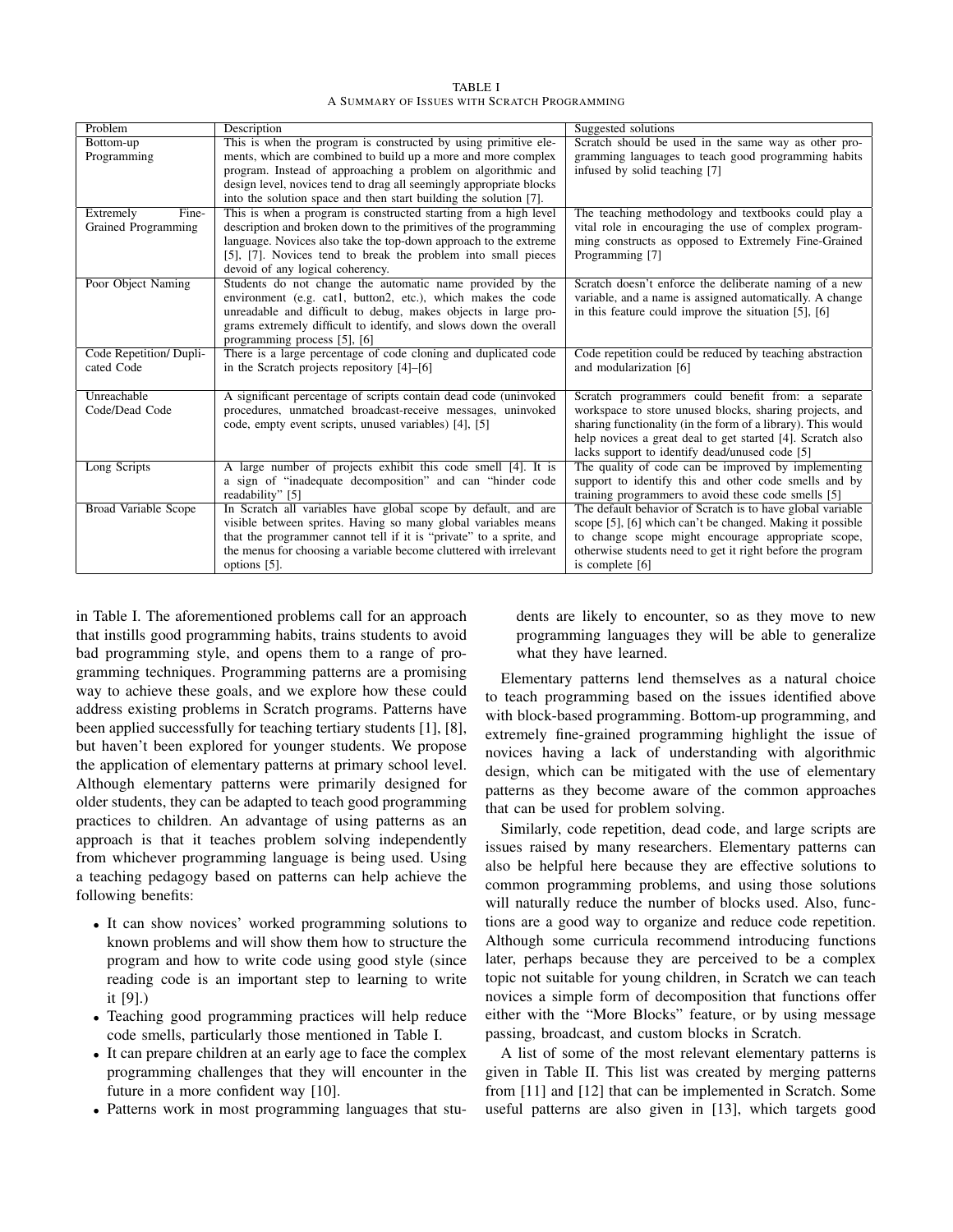PATTERNS SELECTED FOR ANALYSIS OF SCRATCH PROGRAMS

Loop Patterns

- Process All Items Process all items in a collection (such as a list or file)
- Linear Search Loop over a collection and stop when a condition is met
- Guarded Linear Search Loop over a collection, stop when a condition is met and provide an alternative action if the condition is not met
- Loop and a Half Loop over a collection until a sentinel is reached (the number of items in the collection is not known in advance)
- Polling Loop Ask the user to enter a value, then loop until the user enters a valid value
- Extreme Values Loop over a collection to find extreme values in a collection (e.g. maximum or minimum); initialize the extreme value to the first value in the collection and replace it if a better candidate is found
- Selection Patterns
- Whether or Not Use an if statement without an else part to test a condition; there are no other actions to do instead of this one
- Alternative Action Use an if statement with an else part; exactly one of the two actions is appropriate based on a condition
- Unrelated Choice Executing several actions that each have associated conditions; each condition/action pair is decided independently
- Independent Choice Use nested if statements when only one action must be taken and the action depends on several independent factors

programming practices and could address many problems found with Scratch programming, although these patterns aren't covered in this paper; for example, one of Bergin's patterns is "Consistent Naming", which would be useful for students to follow to overcome the issue of poor object naming highlighted in Table I.

# IV. ANALYSIS OF SCRATCH PROGRAMS

As an initial step towards thinking about patterns for young novices, we have evaluated what kind of patterns they already use. The online public Scratch repository has a huge number of projects that are accessible to all, so by analyzing these programs, we can get an idea of the coverage of elementary patterns amongst Scratch users. This will help us see the breadth of techniques that students are using for their programming.

Scratch has a very large and active community and the number of projects shared increases every day. At the time of writing there were 30,868,915 projects shared on-line. We have sampled from these projects to keep download and processing time reasonable; the results reported here are based on 212,250 projects that were selected to be representative of the range of projects that students have made available. Projects were selected by taking every project in a numeric sequence, which essentially selects projects from a date range. The projects sampled here were mainly from one weekday of activity in March 2016 and April 2018 each.

We have only analyzed programs written in Scratch 1.4 and Scratch 2.0, which forms the major proportion of shared projects. Scratch 1.4 was officially released on July 19, 2009, which is only two and a half years after the first version of Scratch (Scratch 1.0, released on January 8, 2007). Scratch 2.0 was released on May 9, 2013, and has been in use since then; it has the largest number of projects of any version.

We have analyzed the 212,250 Scratch programs to gather statistics about students' use of the language, with the main focus being on finding patterns. Python software was written to run through each file and find the frequency of elementary patterns, which are shown in Table II. The patterns are divided into the two main categories: Loop patterns and Selection patterns. Most loop patterns work on a collection, which is significant because there is only one type of collection provided in Scratch, the list. Being able to perform certain actions (add items, search items, remove items) on a collection, and the ability to perform decision making in complex programming situations is a sign of a good programmer. These skills indicate an understanding of control and flow structures, problem solving, and logical thinking, which is exactly what loop patterns try to explore.

Table III shows our analysis of the use of various command blocks and features in the sample Scratch programs, as well as patterns. The analysis shows that less than three percent of the programs use a list, which means that less than 3% of projects are likely to use Loop patterns.

The "repeat", "forever", and "repeat until" blocks in Scratch represent an important programming construct i.e. loops. Good understanding of using loops is one of the fundamental requirements of using the full power of programming. We can think of the "repeat" block as a simplified version of a "for loop" and the "forever" and the "repeat until" blocks are a special case of a "while loop".

The usage of repeat and forever loops is around 19.97% and 33.11% respectively, which is a high proportion considering that young students form a major part of Scratch users, and shows familiarity with the general idea of a loop. However, these are very simple constructs that appear in introductory Scratch tutorials as a common pattern. The "forever" block is frequently used as either a continuous animation, or a busy polling loop, where it might be testing repeatedly for a condition such as a sprite reaching the edge of the screen. In many programming languages this would be very inefficient, but Scratch seems to deal with these by having relatively large time delays on each loop, which means that other forever loops can also be polling for a condition without heavy CPU usage. This behavior is unique to Scratch and unsuited for pattern-based approaches, which might be one of the reasons for low usage of loops in more generally applicable patterns, and inelegant solutions involving forever loops. The "repeat until" loop (the only loop with a Boolean expression) is used in only 7.06% of the projects, suggesting that relatively few students are able to use loops in combination with conditions for termination.

The List is the only data structure provided in Scratch that can hold a collection of data. The ability to manipulate the list becomes a vital skill set in a programmer's toolkit. However,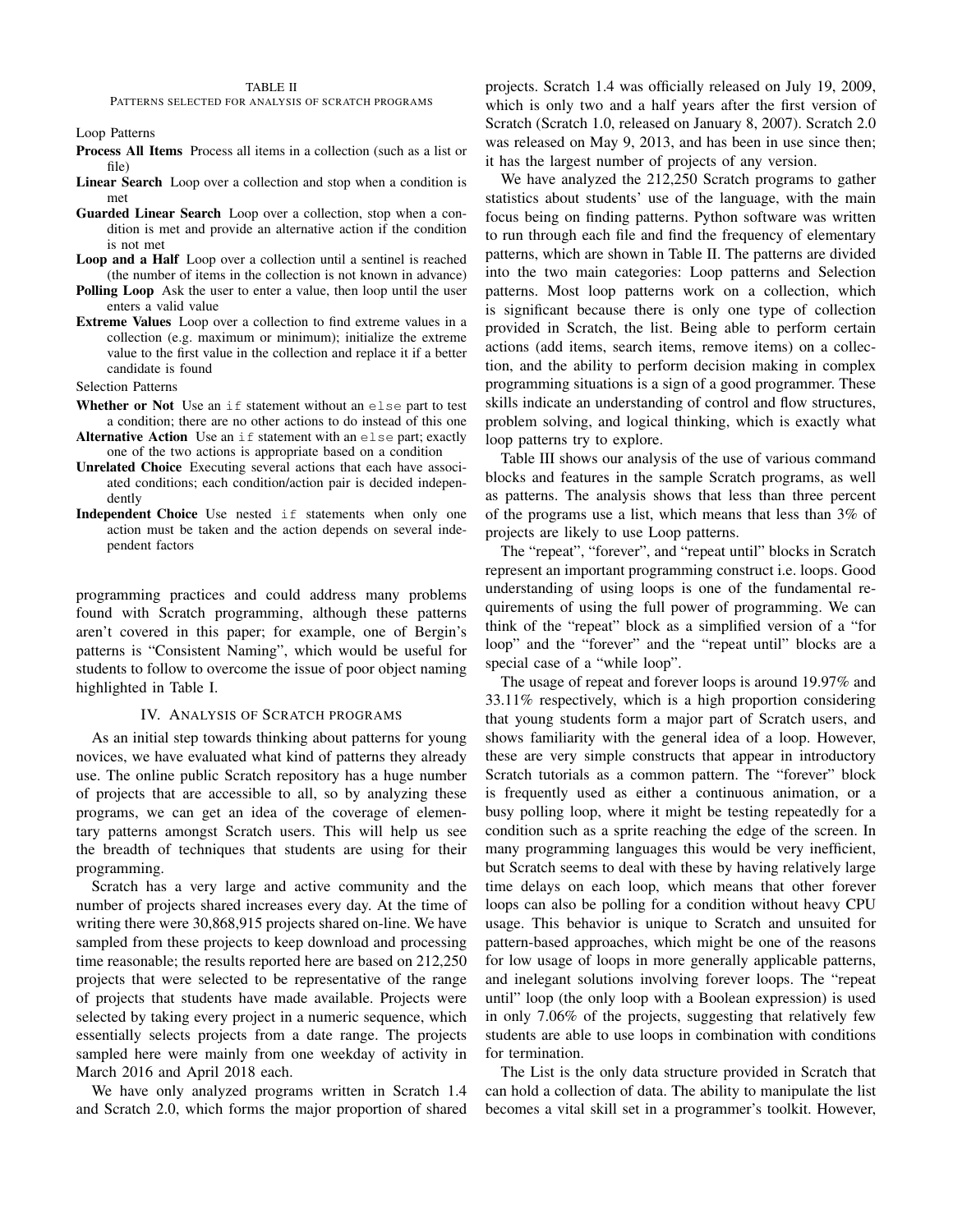TABLE III PATTERNS FOUND IN ANALYSIS OF SCRATCH PROGRAMS

| Pattern                           | Percentage |
|-----------------------------------|------------|
| Repeat                            | 19.97%     |
| Forever                           | 33.11%     |
| Repeat Until                      | 7.06%      |
| Search                            | 3.83%      |
| List                              | 2.81%      |
| Process All Items Pattern         | 1.17%      |
| Linear Search Pattern             | 0.02%      |
| Loop and a Half                   | 0.20%      |
| Polling Loop Pattern              | 0.48%      |
| Whether or Not Pattern            | 24.83%     |
| <b>Alternative Action Pattern</b> | 8.53%      |
| Nested if/else                    | 0.68%      |

less than 3% of the projects used lists.

Process All Items is a pattern which shows the ability of a programmer to traverse and process all items in a collection using loops. Only 1.17% of the Scratch programs showed this pattern.

Search is an essential feature of many computer based applications, and it is key for a programmer to know how to implement it. Advanced searching algorithms can be quite complicated, but a basic search is relatively simple, although could still be a daunting task for young programmers. Therefore not surprisingly, when we looked for the signature of a basic search (a "repeat"/"forever" block containing an "if/else" block), only 3.83% of the projects contained it. Of course, the signature doesn't mean that the program is using a linear search; the use of the actual "Linear Search" pattern (traversing a list using a loop and finding a specific item) is significantly lower than this number (only 0.02%).

The "Loop and a Half" pattern is a good pattern to evaluate programming skills, as it looks for the use of multiple structures in a program. A correct use of this pattern requires a good understanding of loops ("forever" block), collections ("list"), user input ("ask"), control structures ("if/else"), and using most these in combination. This pattern is only found in 0.20% projects.

In the "Polling Loop" pattern, the loop runs until the user enters a valid value. This functionality can be achieved using "repeat until" block in Scratch. Usage of this pattern is found in only 0.48% of the projects. The "Polling Loop" pattern can also be written using the "Loop and a Half" pattern [11], therefore the occurrence of 0.15% for the "Loop and a Half" can also be considered as contributing to the "Polling Loop" pattern.

"Whether or Not" and "Alternative Action" patterns correspond to the "if" construct of programming languages. Selection and decision making is a big part of programming, and is often one of the first command structures taught when starting programming. Although it is very basic, for young programmers it can still involve significant comprehension effort on their part, particularly since it involves Boolean logic. The "Whether or Not" pattern involves testing a condition, and "Alternative Action" adds a course of action in case that condition is not satisfied. All this requires programmers to construct a proper condition, decide on which logical operators to choose, and what alternative route to take in case the first condition is not met. All of this can be a challenging task for young learners. The results show that the coverage of the "Whether or Not" pattern is 24.83%, which shows that a reasonable number of projects are indicating familiarity with the "if" condition.

The "Alternative Action" pattern, on the other hand, was found in only 8.53% of the projects, showing a preference for using the "if" condition, and perhaps a lack of experience with "if/else".

The "Unrelated Choice" pattern and "Independent Choice" pattern both examine the use of nested "if/else". The use of a nested "if/else" shows the ability to handle complex conditions. It is significantly more complicated than using simple "if/else" structures since it checks for multiple conditions to make a decision. This is also confirmed from the results as the use of nested "if/else" is only  $0.68\%$ .

One of the major reasons for this exercise was to highlight the issues with Scratch programming and to argue that elementary patterns could be a useful solution to many of these problems. We have observed through the analysis of Scratch programs available on Scratch public repository, and based on the numbers retrieved, that Scratch programs do show most of the problems raised in literature. Elementary patterns, due to their inherent nature of advocating problem solving and developing logical thinking, present themselves as a good solution. It is also important to note that some of these patterns might be thought of as too complicated for young students, but as students are exposed to information earlier and earlier, they may have the opportunity to develop cognitive skills to understand and use these patterns.

### V. CONCLUSIONS

Scratch is widely used as an introductory programming tool, but it could be giving rise to some unintentional issues. We have thrown light on some of these issues taken from literature and proposed a solution based on elementary patterns. The analysis of programs from the Scratch repository strengthens our stance that these patterns are being under-used despite having all the ingredients to be a good choice to develop problem solving and logical thinking skills in young programmers.

For future work we are doing user-based patterns usage and the progression of programming skills based on the analysis of Scratch projects. To demonstrate that patterns are important and fairly common but still not taught, an analysis of materials for teaching programming (books, online resources, etc.) will also be conducted. Also, we will be conducting studies with young students to show the impact of introducing patterns in their programming lessons.

## **REFERENCES**

[1] M. J. Clancy and M. C. Linn, "Patterns and pedagogy," in *The Proceedings of the Thirtieth SIGCSE Technical Symposium on Computer Science Education*, ser. SIGCSE '99. New York, NY, USA: ACM, 1999, pp. 37–42. [Online]. Available: http: //doi.acm.org/10.1145/299649.299673